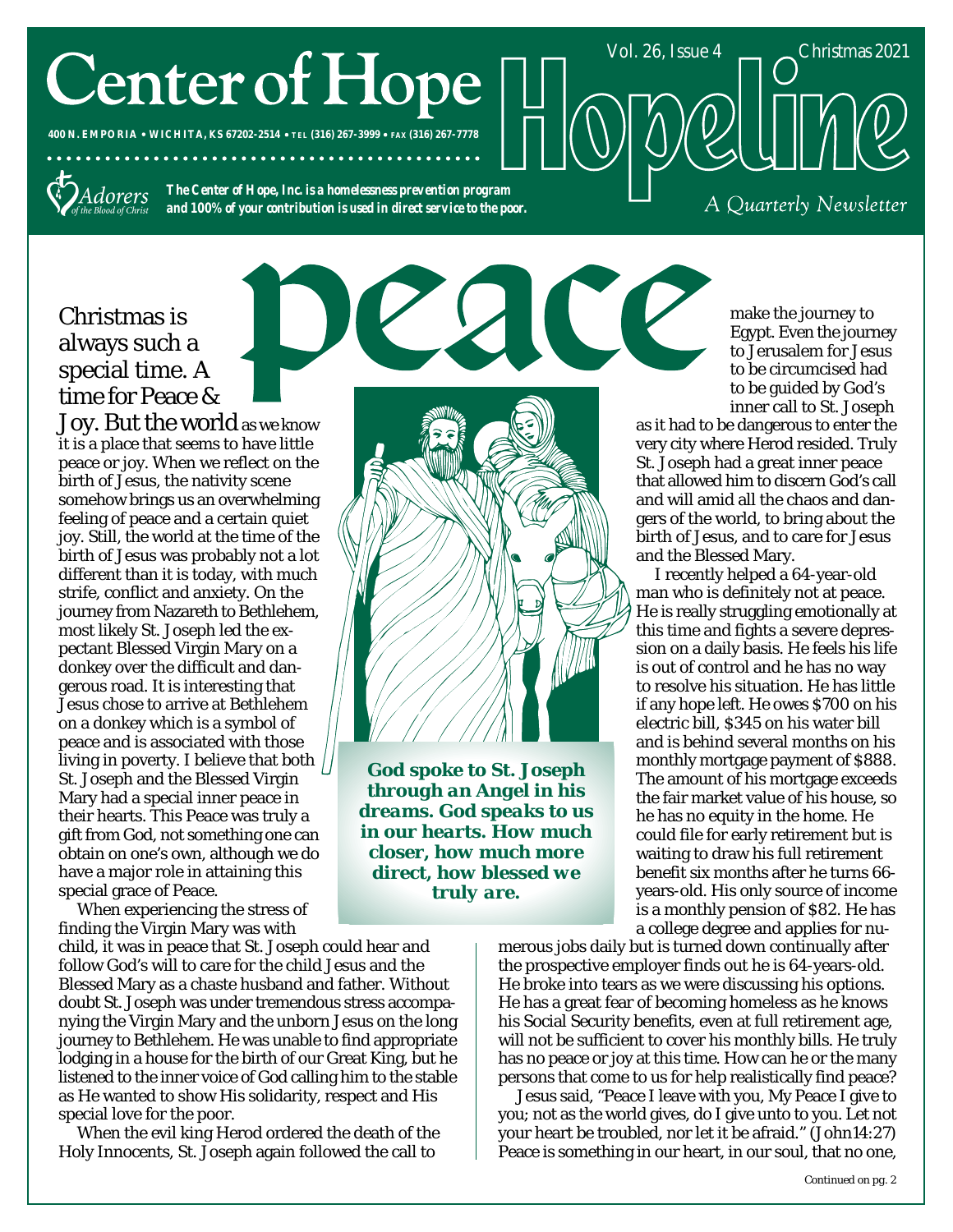#### **COH Board of Directors:**

Chair: Tom McGrath Vice-Chair: Joe Warren Secretary: Sr. Janet Rowley, ASC

#### **Board Members:**

Sandi Baalman Kathy Kehr Sr Angela Laquet, ASC Katie Link Angela McCoy Robin Needham May Ann Rabe Ann Sigwing Eric Swenson Sr. Susan Welsby, ASC Janice Yaeger

#### **CENTER OF HOPE, INC.** *sponsored by the*

*Adorers of the Blood of Christ*

**Executive Director** George Dinkel

**Staff:** Sr. Becky Balthazor, ASC Jane Hermann Adriana Palma

> **Volunteers:** Donnette Brittain Mary Corrigan Anne Cummings Jerry Dooley Brenda Eck Jerry Ewald Connie Hotze Mike Hotze Victoria Jackson Andrew Jaramillo Kathy Kehr Rachel Lewis Ruth Mattingly Vernon May Carol Meyer Janet Miller Lisa Oehmke Marilyn Osio James Ramsey Phyllis Ramsey Dian Rusk Mary Santiago Eldon Schumacher Mary Schumacher Elisabeth Sims Susan Sloan Dan Smarsh Larry Smarsh Lacey Vess Mary Jobe Waddill Amber Wilson Carolyn Winn Janice Yaeger Patricia Yates

#### *Continued from pg. 1*

nor any circumstance or anything can take away from us. This is the true Peace we all seem to more clearly perceive and long for every Christmas. The Peace that only God can put into our hearts. We pray for all our clients that have such broken and troubled hearts. We pray that God will take their little broken hearts into His own Divine Heart and fill them with His Peace, His Love and His Joy. God spoke to St. Joseph through an Angel in his dreams. God speaks to us in our hearts. How much closer, how much more direct, how blessed we truly are. St. Francis often used the salutation: "May God's Peace be with you." This truly is a special peace.

God's peace within our hearts.

Just prior to the consecration of the Eucharist at each Mass, the Priest recites the prayer that "by the mystery of this water and wine may we come to share in the divinity of Christ who humbled to share in our humanity. To be united with the divinity of Christ is a Peace which this world cannot begin to understand or overcome.

*May God's Peace be with you and your family and all those we serve, especially the homeless this Christmas. "Let the Peace of Christ rejoice in your hearts." (Col 3:15) !!!!!*

George Dinkel, Executive Director

# **PLEASE PRAY FOR:**

is a 61-year-old lady who works for a local grocery store. She has no income as she has been sick and in the hospital. She owes \$450 on her rent and \$1335 on utilities. **J**

is a 59-year-old lady who was laid off after her hours were reduced due to COVID. She has no income and owes three month's rent totaling \$1500 and \$904 on her utilities. **D**

is a 29-year-old mom with three children. She lost her job at a fast food restaurant and currently owes \$614 on her rent and \$1522 on her utilities. **A**

is a 56-year-old man who lost his job a month ago. He has various health issues and had a stroke. He owes one month rent of \$625 and \$352 on his utilities. **S**

is a 60-year-old lady who works for the school district. She has no income at this time and is behind two months on her mortgage payment totaling \$1580 and owes \$522 on her water bill. **T**

is a 39-year-old mom with three children. She recently lost her job and has no income. She owes \$987 on her electric bill which has been shut off, \$194 on her gas bill which has been shut off and \$374 on her water bill that is in danger of being shut off. **S**

is a 30-year-old mom with three children. She has been off work for two weeks because her child's daycare was closed due to COVID. She owes \$655 on her rent. **A**

is a 34-year-old mom with four children who lost her job at a nursing home and has no income. She owes \$972 on her water bill which has been turned off. **S**

is a 51-year-old mom who lives with her daughter. M broke her leg and has been unable to work for the past six weeks. She owes \$1000 on her rent and \$1619 on her utilities. **M**

is a 55-year-old lady who was laid off three months ago due to COVID. Her electric service has been turned off and she owes \$1600. **E**

is a 51-year-old mom with two children. J recently had surgery and will need another operation soon. She owes \$2100 on her electric bill and \$623 on her rent. **J**

is a 61-year-old man who was homeless and had a stroke. He currently is in the hospital but will need to move into an apartment when released. He currently has no income but has filed for Social Security benefits. **D**

is a 52-year-old man who is on oxygen and his electricity has been turned off. He owes \$1198 on his electric bill and \$800 on his rent. **K**

who is 73-years-old and lives with her 72-year-old husband. Their electricity has been turned off and they owe \$520. Both of them are in poor health and it is getting cold in the house. **L**

is a 39-year-old mom with one child. She was in the hospital due to COVID and has not been able to work for the past two months. She owes \$650 on her rent, \$2004 on her utilities and \$14,000 in hospital bills. **M**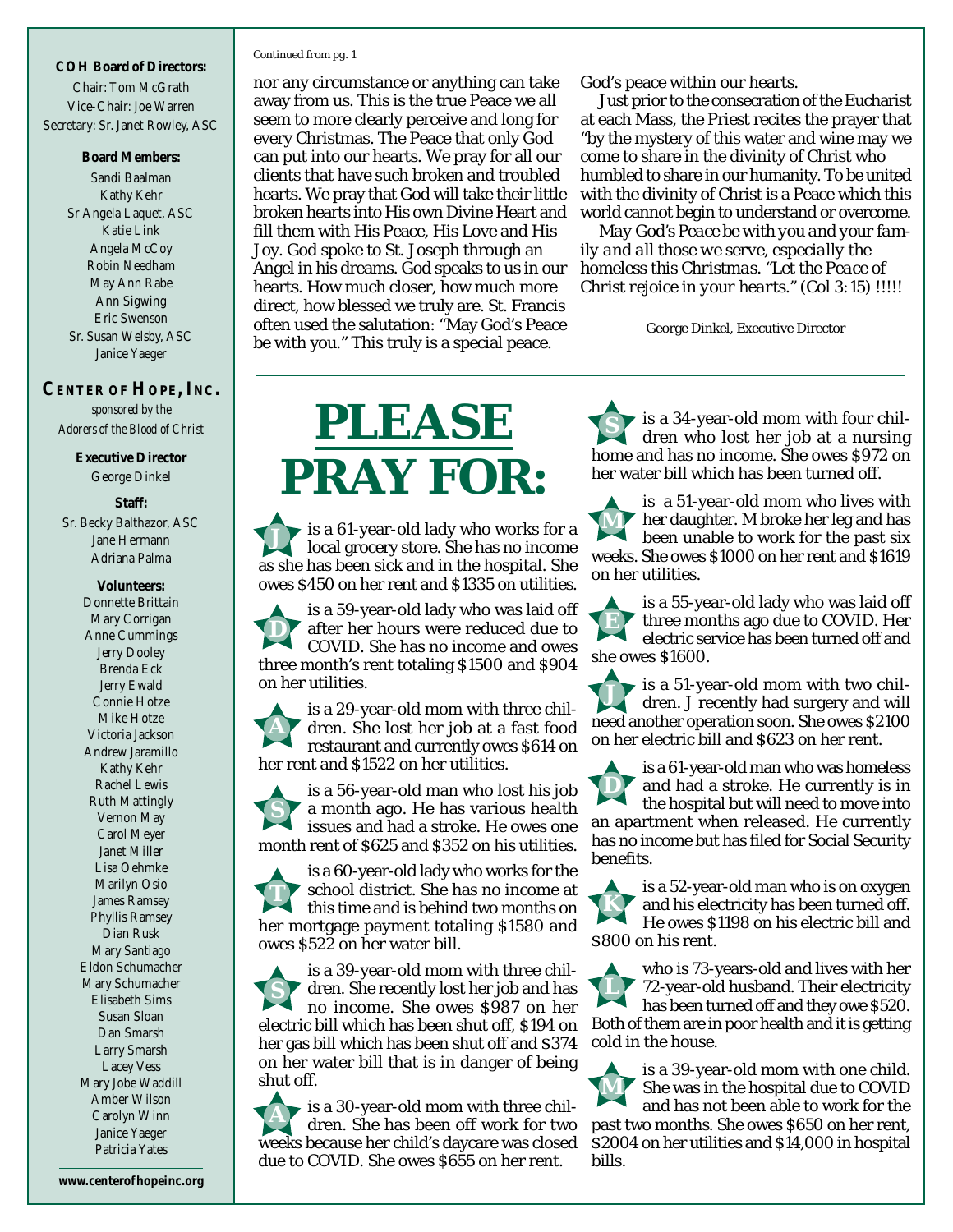

**Tina, a 51-year-old participant of Sr. Becky's case management program wrote this reflection when she completed the program in May 2021. She remains gainfully employed with a valid driver's license, is actively involved in the Kairos prison ministry and continues to faithfully work her recovery program.**

When I started working with Sister Becky, I had no clue as to how to go from a drug addict culture or society to mainstream society. The rules are very different in the "streets". They are so different that when a person tries

to come from that lifestyle, it is almost impossible to fit in as very few of us have had much experience in mainstream society and therefore we fall back because we simply cannot function in a world we do not know.

Also, I was completely overwhelmed when a problem would arise and not know how to negotiate the life I had started to build. I would let everything go as I was consumed by the emotions the problem evoked.

 Another step forward that I made was in how to relate to people as I had only related to other drug users and mentally challenged people. I constantly attracted people of that

nature and could therefore not forge ahead in a "normal" lifestyle.

There was growth in the area of goal setting. I had heard about goals and even set them many times in my



Dear St. Joseph, you were yourself once faced with the responsibility of providing the necessities of life for Jesus and Mary. Look down with fatherly compassion upon all those we serve in their anxiety over their present inability to support their family. Please help them to find gainful employment very soon, so that their heavy burden of concern will be lifted from their heart and that they will soon be able to provide for those whom God has entrusted to their care. Help guard them against bitterness and discouragement, so that they may emerge from this trial spiritually enriched and with even greater blessings from God. Amen.

life but had NO idea how to achieve them. With Sister Becky, I was able to accomplish goals I set because we started out small; hence, I learned how to set goals and accomplish them instead of starting out so big and failing.

I stabilized so much so that everyone around me could tell a substantial difference in me as compared to five decades of aberrant and failing behavior...always falling back into drugs and mental illness.

I was able to complete the first chronicle of a six chronicle book set which is possibly on its way to a publisher. If not this one, I am reassured to keep trying until it does get published instead of giving up at first rejection.

Which brings me to the greatest accomplishment...the total buildup of my self-esteem because I was able to start, commit, and complete our program and its accompanying

goals and lessons.

Thank you Center of Hope and most of all Sister Becky as there is definitely a new foundation upon which to build a solid structure.

# **Center of Hope Recognition Gifts**

#### *In Honor of*

Sr. Sara Dwyer ASC, 50th Anniversary Adrian Palma, US Citizen Anthony Sota Mary Jobe Waddill, Birthday Sr. Susan Welsby ASC, 50th Anniversary

#### *In Memory of*

Jacqualine Kristean Beckley Pauline Bertha Glen Bindley Mendell Butler Monsignor John Gilsenan Jerry Larson Roberta McDonald Mary Lou Sherman

*(An adaptation from the Pieta)*



*message in appreciation to Sr Becky and COH.*